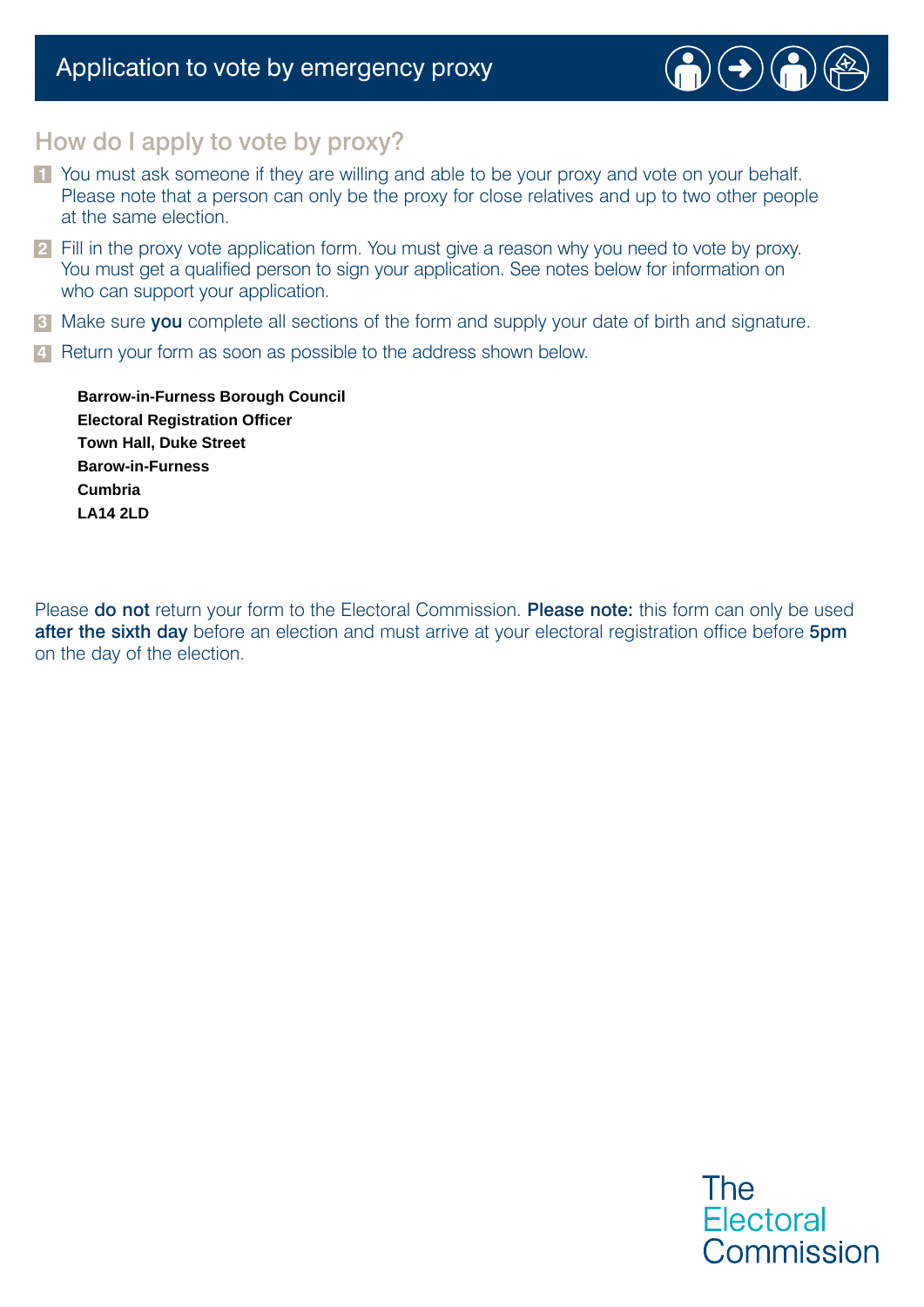

# Voting by proxy

If you have had a medical emergency that took place 6 working days before an election or after that time, you can apply to vote by emergency proxy (someone else voting on your behalf). You can apply up until 5pm on election day.

This form should not be used if you have been detained in a hospital under Section 145 of the Mental Health Act 1983 in England and Wales or Section 329 of the Mental Health (Care and Treatment) (Scotland) Act 2003 in Scotland.

### Who can support my application?

- a registered medical practitioner, including a dentist, optician, pharmacist, osteopath, chiropractor and psychologist
- a registered nurse
- a Christian Science practitioner
- a registered health professional
- a registered social worker
- a registered mental health manager or their representative
- $\blacksquare$  if you live in a residential care home, the person registered as running that home
- if you live on premises provided for people of pensionable age or disabled persons, the warden of those premises

#### What happens after I've returned this form?

- Your proxy must go to your polling station to vote on your behalf.
- You should tell your proxy how you want them to vote on your behalf, for example, which candidate or which party.
- Your local election office will tell your proxy when and where to vote on your behalf.
- You will need to give your date of birth and signature on this application form. This information is needed to prevent fraud. If you are unable to sign this form, please contact your Electoral Registration Officer

# Voting as proxy

A person can only be a proxy for close relatives and up to two other people at an election.

Close relatives are the spouse, civil partner, parent, grandparent, brother, sister, child or grandchild of the applicant.

The proxy must be eligible to vote.

## More information

If you have any questions about voting by proxy, go to www.aboutmyvote.co.uk or contact your electoral registration office.

In England and Wales, the electoral registration office is based at your local council. In Scotland, it may be a separate office. For contact details, go to www.aboutmyvote.co.uk

This form does not apply in Northern Ireland. Visit www.eoni.org.uk for more information.

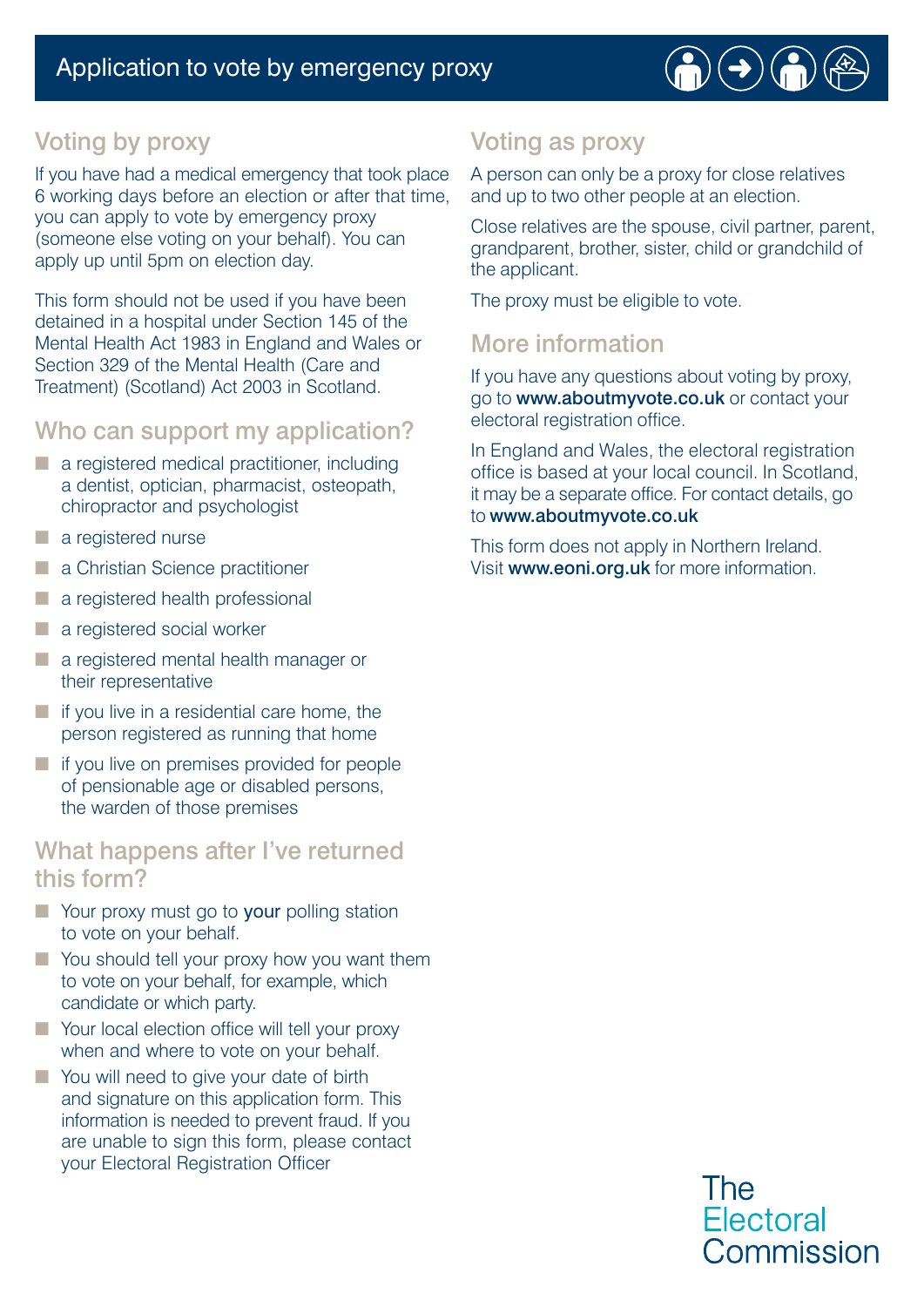# Application to vote by emergency proxy

Only one person can apply to vote by emergency proxy using this form. Write in black ink and use BLOCK LETTERS. When you have filled in every section and signed the form yourself, send it to your local electoral registration office. You can get the address at www.aboutmyvote.co.uk

| <b>About you</b>                                                             | When did you become disabled?                                                                                                                                                                                                  |    |  |  |  |  |  |  |
|------------------------------------------------------------------------------|--------------------------------------------------------------------------------------------------------------------------------------------------------------------------------------------------------------------------------|----|--|--|--|--|--|--|
| Surname                                                                      | Time                                                                                                                                                                                                                           |    |  |  |  |  |  |  |
|                                                                              | Date<br>Y<br>D<br>D<br>M<br>M                                                                                                                                                                                                  | Y. |  |  |  |  |  |  |
| First names (in full)                                                        | Your date of birth and declaration                                                                                                                                                                                             |    |  |  |  |  |  |  |
|                                                                              | <b>Declaration:</b> I have asked the person I have named as                                                                                                                                                                    |    |  |  |  |  |  |  |
| Your current full address<br>(where you are registered to vote)              | my proxy and confirm that he/she is willing and able to<br>be appointed to vote on my behalf.                                                                                                                                  |    |  |  |  |  |  |  |
|                                                                              | As far as I know, the details on this form are true and<br>accurate. I understand that to provide false information<br>on this form is an offence, punishable on conviction<br>by imprisonment of up to 2 years and/or a fine. |    |  |  |  |  |  |  |
| Postcode                                                                     | Date of birth: Please write your date of birth 'DD MM YYYY'                                                                                                                                                                    |    |  |  |  |  |  |  |
| Daytime telephone or mobile number (optional)                                | in the black boxes below, using black ink.                                                                                                                                                                                     |    |  |  |  |  |  |  |
| E-mail address (optional)                                                    |                                                                                                                                                                                                                                |    |  |  |  |  |  |  |
| <b>About your proxy</b>                                                      |                                                                                                                                                                                                                                |    |  |  |  |  |  |  |
| Full name                                                                    |                                                                                                                                                                                                                                |    |  |  |  |  |  |  |
| Relationship to you (if any)                                                 |                                                                                                                                                                                                                                |    |  |  |  |  |  |  |
|                                                                              | <b>Signature:</b> Sign below, keeping within the grey border.                                                                                                                                                                  |    |  |  |  |  |  |  |
| <b>Full address</b>                                                          |                                                                                                                                                                                                                                |    |  |  |  |  |  |  |
|                                                                              |                                                                                                                                                                                                                                |    |  |  |  |  |  |  |
| Postcode                                                                     |                                                                                                                                                                                                                                |    |  |  |  |  |  |  |
| At which election do you want a proxy                                        |                                                                                                                                                                                                                                |    |  |  |  |  |  |  |
| I want to vote by proxy at the election(s) held on:<br>D D M M Y Y Y Y       |                                                                                                                                                                                                                                |    |  |  |  |  |  |  |
| Why do you want a proxy vote?                                                |                                                                                                                                                                                                                                |    |  |  |  |  |  |  |
| I cannot vote in person at this election due to<br>the following disability: | If you are unable to sign this form, please contact<br>your Electoral Registration Officer.                                                                                                                                    |    |  |  |  |  |  |  |
|                                                                              | <b>Date of application</b>                                                                                                                                                                                                     |    |  |  |  |  |  |  |
|                                                                              |                                                                                                                                                                                                                                |    |  |  |  |  |  |  |

Today's date

D D M M

 $\rightarrow$